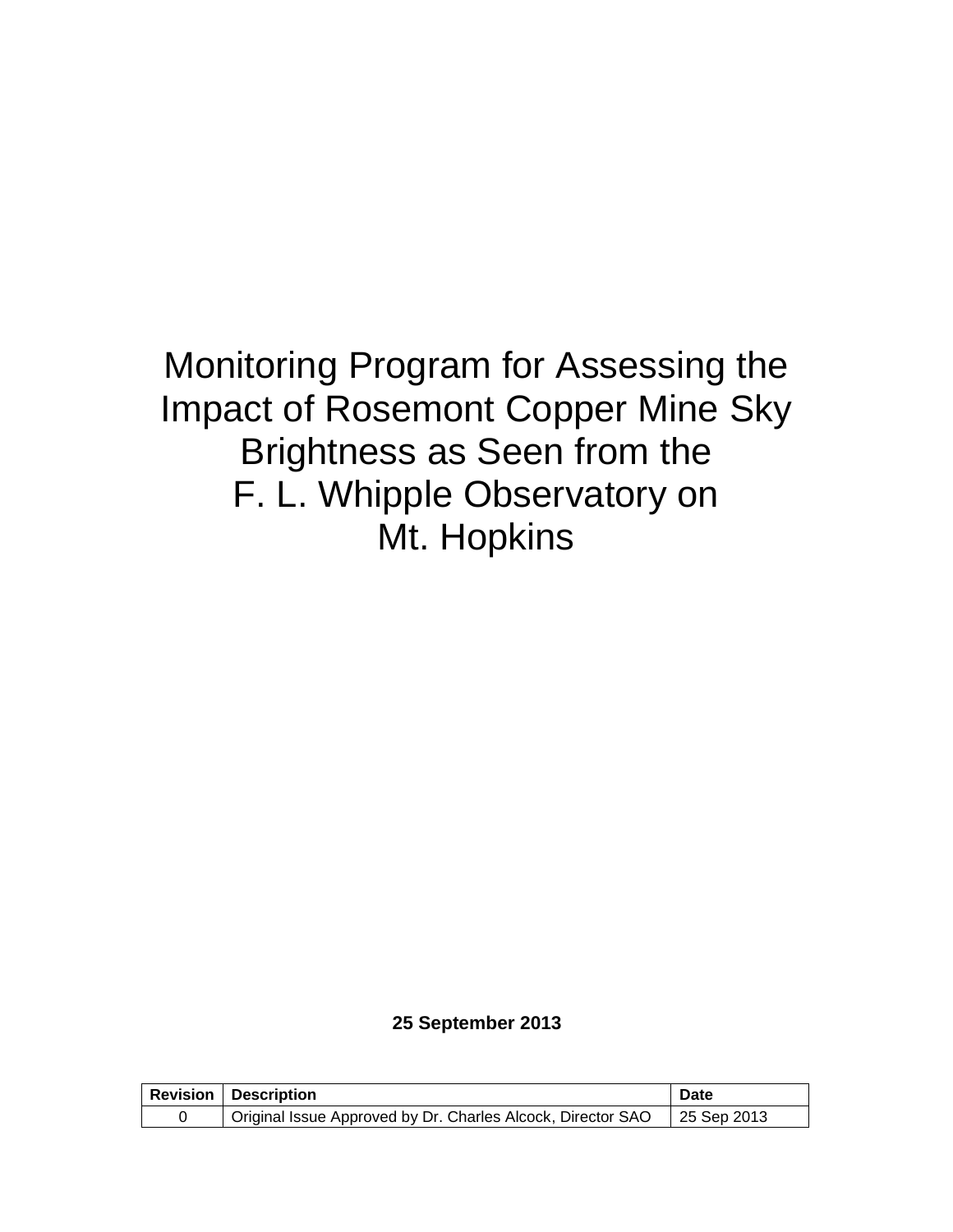### **1. Introduction**

The purpose of this Rosemont Copper Mine sky brightness monitoring plan is to outline a selected approach to long term monitoring the sky brightness at telescopic sites at or near the summit of Mt. Hopkins. The plan outlines the monitoring that will take place on Mt. Hopkins to establish a baseline observatory sky brightness and how sky brightness changes over time as the result of the new Rosemont Mine site, and other related and unrelated activities. We will refer to this plan as the Rosemont Monitoring Plan (RMP).

Night sky observers are concerned with visibility impairment caused by terrestrial light sources brightening the sky, thus reducing the visibility of the stars. The operation plan for the new mine is to run 24 hours a day, utilizing wide spread ground lighting to improve safety. This lighting will scatter into the atmosphere, thus increase the background illumination.

The RMP outlines the monitoring method, monitoring location, and required maximum light levels. The resulting data will be available for uses by the Rosemont Mine operators to better control their illumination levels, thereby minimizing the impact of their operations on the observing efficiency on Mt. Hopkins.

This document is a supplement to comments submitted to the US Forest Service (USFS) by the Smithsonian Astrophysical Observatory (SAO), a federal cooperating agency in the environmental impact statement for the Rosemont Copper Mine (RCM). The RMP will not only benefit the Observatory, but should also be beneficial to RCM.

The STEM Laboratories monitoring plan (henceforth, the plan) outlined in the Rosemont Copper Project Light Pollution Mitigation Recommendation Report (Monrad Engineering Inc., Rev 1, June 18, 2012) is a novel and potentially powerful approach to monitoring sky brightness and light pollution. However, we find that, by itself, the plan is inadequate to meet the long-term monitoring required to ensure that light from RCM does not excessively impact science observations from Mt, Hopkins. The plan is also very preliminary and many critical issues have not yet been addressed. This is a concern since those very issues are important to the success of any monitoring program.

Concerns:

1. The plan does not include support from Fred Lawrence Whipple Observatory (FLWO). Therefore:

a. Monitoring does not include the most critical measurement for FLWO, i.e. direct measurements of sky brightness from Mt. Hopkins.

b. FLWO personnel may not have access to the data and therefore could not provide an Observatory assessment of the impact.

2. The plan does not provide continuous monitoring. The Observatory operates every night of the year with the exception of an approximately four week maintenance period during the monsoon season. It is critical to ensure that there are not occasional but sustained increases in sky brightness that could be missed by less frequent monitoring.

3. The plan relies heavily on the longevity of a single small private contractor, STEM Laboratory, Inc. Therefore, the plan assumes that STEM Laboratory, Inc. will remain in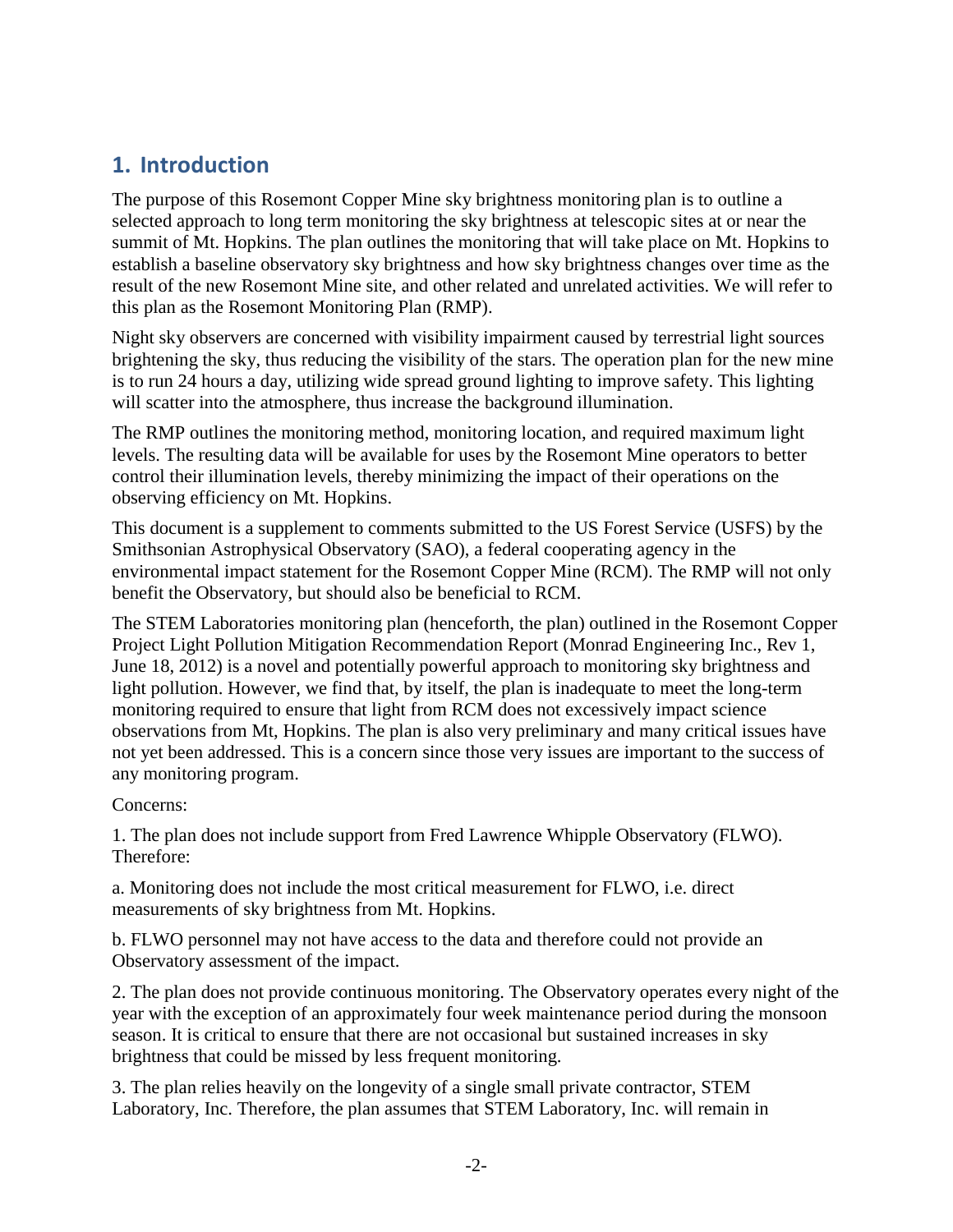operation for the entirety of the mine plan-of-operation, i.e. 20-25 years. Since sky conditions will be a concern for as long as the Observatory exists, the monitoring should, at some level, be tied to the Observatory rather than be solely dependent on a contractor.

4. The plan does not outline criteria for triggering an exceedance or a protocol for reporting and correction of any exceedance.

5. A calibration plan was not provided. Calibration is critical to ensuring that changes in sky brightness can be identified.

# **2. Roles and Responsibilities**

### 1. US Forest Service

a. Establish and chair a Rosemont Copper Mine Sky Brightness Monitoring Plan oversight committee. The committee will consist of five members one each from USFS (chair), FLWO, RCM, the RCM lighting engineer, and an independent astronomer knowledgeable in photometric/spectroscopic measurements. The committee will ensure that RCM lighting is following the approved Monrad plan and that its contribution to sky brightness is within the mitigation goals. This committee will meet quarterly to review the collected data, determine its quality and whether or not the below action level criteria are exceeded. It may be called to meet earlier if lighting exceeds action levels. A report will be issued to the USFS following each meeting.

b. Provide access to all STEM Laboratory Monitoring Plan Information to the Rosemont Copper Mine Sky Brightness Monitoring Plan Oversight Committee and federal cooperating agencies.

c. Provide oversight and confirmation that the Rosemont Mine Lighting Plan is implemented and maintained in accordance with the approved design.

2. Smithsonian Institution, Fred Lawrence Whipple Observatory

a. Establish, operate, and maintain a sky brightness monitoring system at the Fred Lawrence Whipple Observatory on Mt. Hopkins.

b. Provide spectroscopic data from existing telescope resources

c. Participate on the Rosemont Copper Mine Sky Brightness Monitoring Plan Oversight **Committee** 

d. Analyze sky brightness data and Rosemont Copper Mine sky brightness impacts from premine operations throughout the operational lifetime of the mine.

e. Establish and maintain a public access web-based sky brightness data base

f. Report any Rosemont Copper Mine sky brightness exceedances to the Forest Service and the Rosemont Copper Mine Sky Brightness Monitoring Plan Oversight Committee for review and any required action.

3. Rosemont Copper Mine

a. Participate on the Rosemont Copper Mine Sky Brightness Monitoring Plan Oversight **Committee**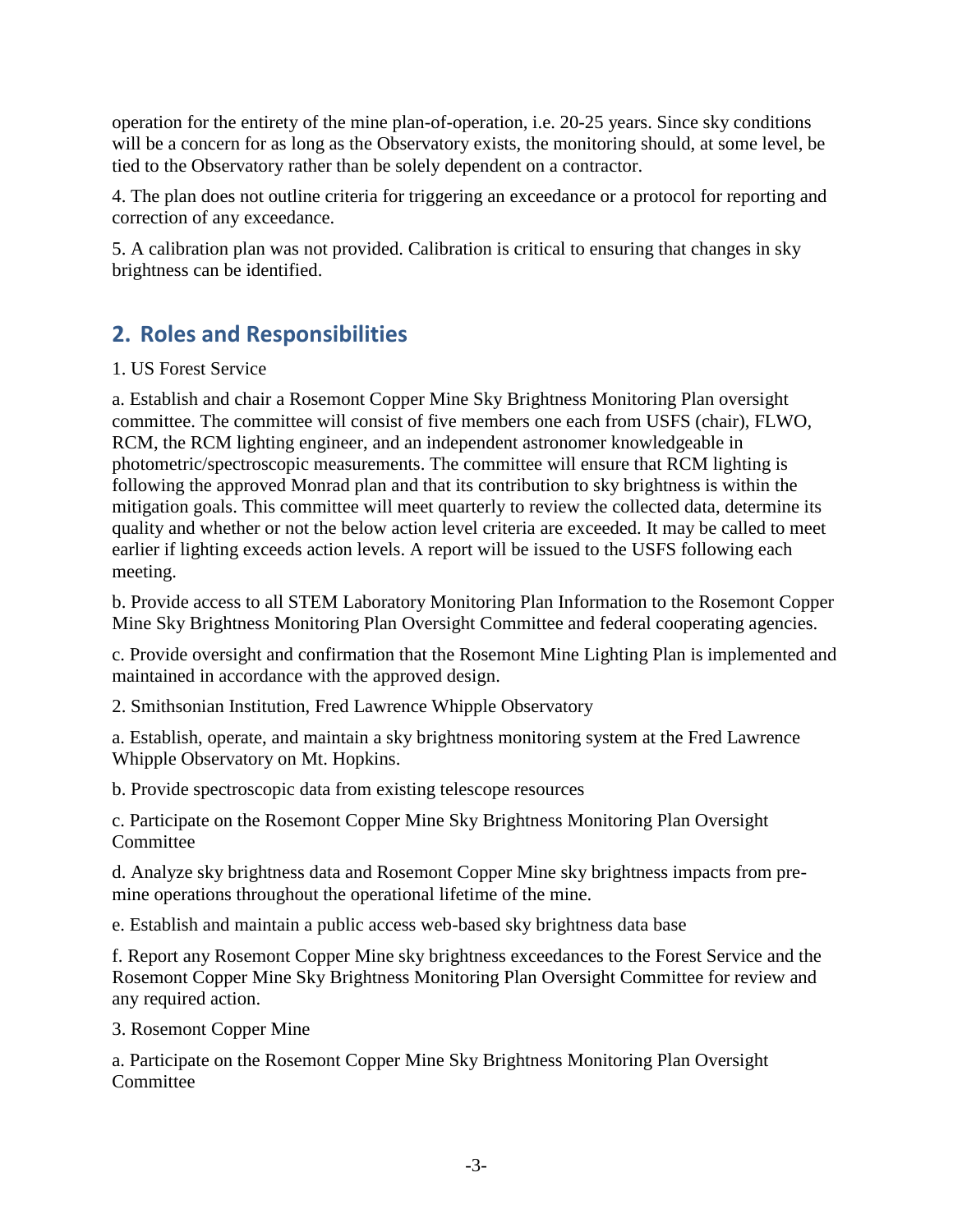b. Provide \$ 218,069 funding for establishing the Smithsonian Institution sky brightness monitoring system at the Fred Lawrence Whipple Observatory on Mt. Hopkins.

c. Provide \$100,000 (0.5 full time equivalent) funding per year of the life of monitoring plan (beginning in calendar year 2014) to coordinate operations, data analysis and curation, and maintenance.

# **3. Sky Brightness Monitoring Plan Purpose and Objectives**

The primary purpose of this RMP is to describe the rationale and methodology for long term monitoring of the skies above the Santa Rita Range.

Sky brightness monitoring tasks outlined in this RMP document the method that we will use to determine the sky brightness in the vicinity of Rosemont Copper Mine with respect to levels consistent with world class observation of the universe.

The principal objectives of the plan are as follows:

- Continuously monitor the sky brightness levels in the visible spectrum at the MMT summit and FLWO Ridge facilities using a fixed sky brightness monitoring station. A small portion of the near ultraviolet spectrum is monitored as well, while the near infrared is filtered out.
- Identify notification steps in the event that sky brightness levels exceed predetermined action levels, so that mitigation steps can be initiated.

### **4. Scope**

### **4.1.Fixed Site Monitoring**

The sky brightness level will be monitored at a single fixed site in the location previously occupied by the IOTA instrument. Data will be collected at the same time each evening for a fixed period of time, when the sky is clear enough to observe.

### **4.2.Regular Spectroscopic Monitoring**

Regular spectroscopic monitoring will be conducted with the MMT using the Blue Channel spectrograph, FAST spectrograph at the Tillinghast telescope, or successor instrument. Low resolution spectra (5-10Å per resolution element) of the night sky over a broad wavelength coverage (3000-8000  $\AA$ ) will be obtained at a range of elevations and azimuths centered in the direction to RCM. The multiple azimuth observations, particularly those in the direction of undeveloped dark skies, will provide a repeatable baseline. These spectrographs are well calibrated and will provide absolute measurements across a wide spectrum to ensure that light sources outside the RCM Monrad plan are not being used. These measurements can then also be used to recalibrate the fixed site sky brightness monitors.

### **4.3.Data Evaluation**

The unreduced data will be available to all by the end of each evening. A monthly report will be issued summarizing observations. Periodically (more often than weekly) the data will be tested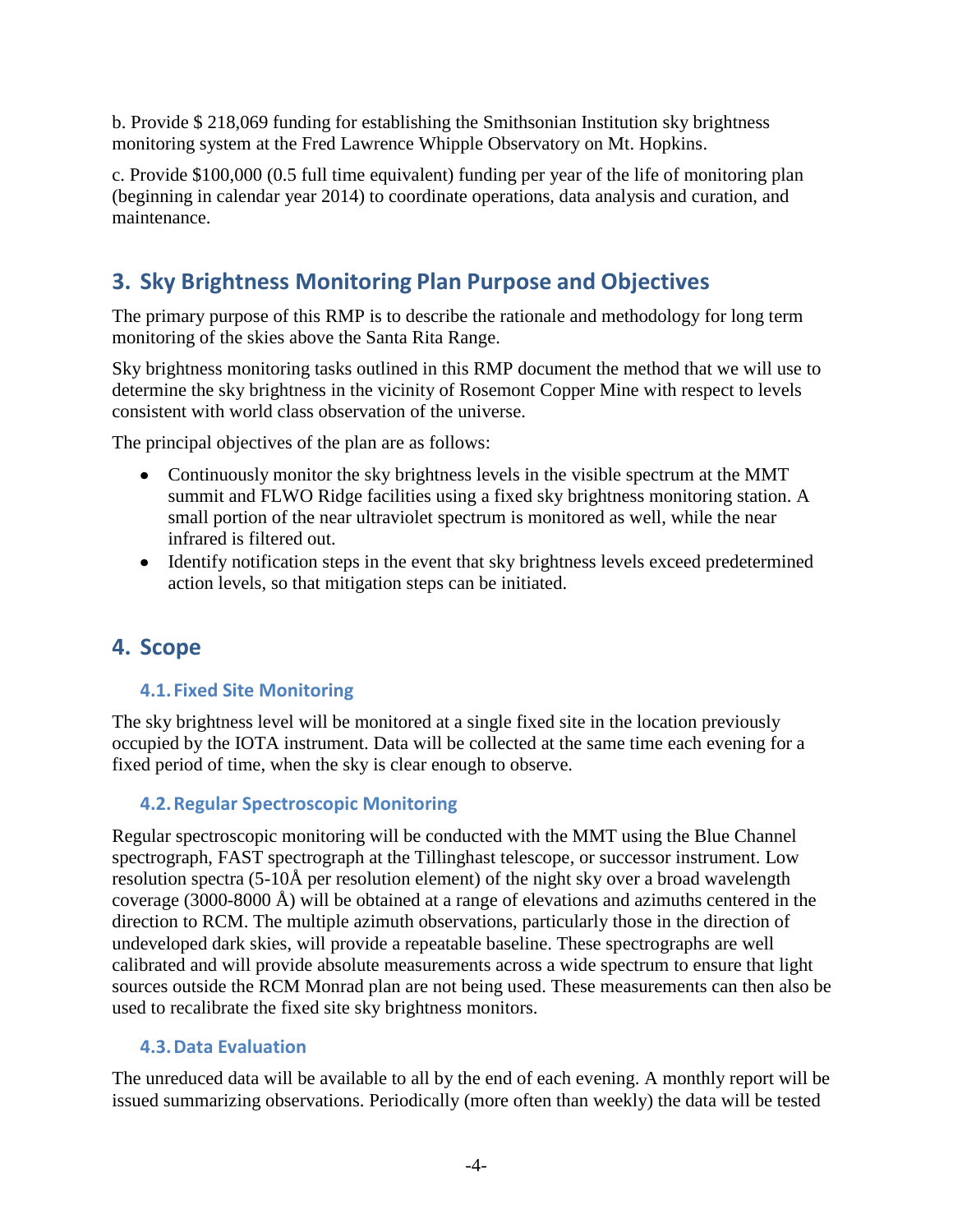for internal consistency and reduced to usable form. All of the RMP data will be publicly available through a web portal and the datasets will be backed up and archived on a primary server operated by FLWO. No less frequently than once per year, the entire system will be evaluated and the sky brightness monitors calibrated.

# **5. Sampling Sites**

A single site with a seven element sky brightness sampling strategy will be used. Each of the seven simultaneous sampling units shall integrate a  $20^{\circ}$  cone into a single integrated brightness index. Individual samples will be collected over a discrete length of time, and filtered to remove short-term effects that do not affect the observing efficiency of the site.

In selecting the exact site, factors such as the view of active roads, trees and other sources of transient sky brightness will be considered. The fixed location will be selected to represent areas closely associated with and proximal to key telescope facilities sensitive to sky brightness. The baseline sampling site is listed below in Table 1.

| <b>Fixed</b><br><b>Site</b> | <b>Location</b>               | Location <sup>1</sup><br><b>Coordinates</b> |
|-----------------------------|-------------------------------|---------------------------------------------|
|                             | <b>IOTA Site, Mt. Hopkins</b> | Lat: 110° 53' W<br>Lon: $31^\circ$ 41' N    |

### **Table 1 Locations of Fixed-Site Sky Brightness Monitoring**

# **6. Monitoring Equipment**

The fixed-site sky-brightness monitoring equipment will be employed to document and track the sky-brightness over time. The measurement instruments will include devices to monitor sky brightness, cloud levels, all-sky image, and a subset of local meteorological conditions. The selected instrumentation was chosen because of their general use and ability to be calibrated.

**Table 2**

**Sky-Brightness Instrumentation Summary**

| <b>Measurement</b>            | <b>Provider</b> | <b>Model</b>                    |
|-------------------------------|-----------------|---------------------------------|
| <b>Sky Brightness Monitor</b> | Unihedron       | SQM-LE                          |
| All Sky Camera                | <b>SBIG</b>     | AllSky-340                      |
| Cloud Monitor                 | Cyanogen        | <b>Boltwood Cloud Sensor II</b> |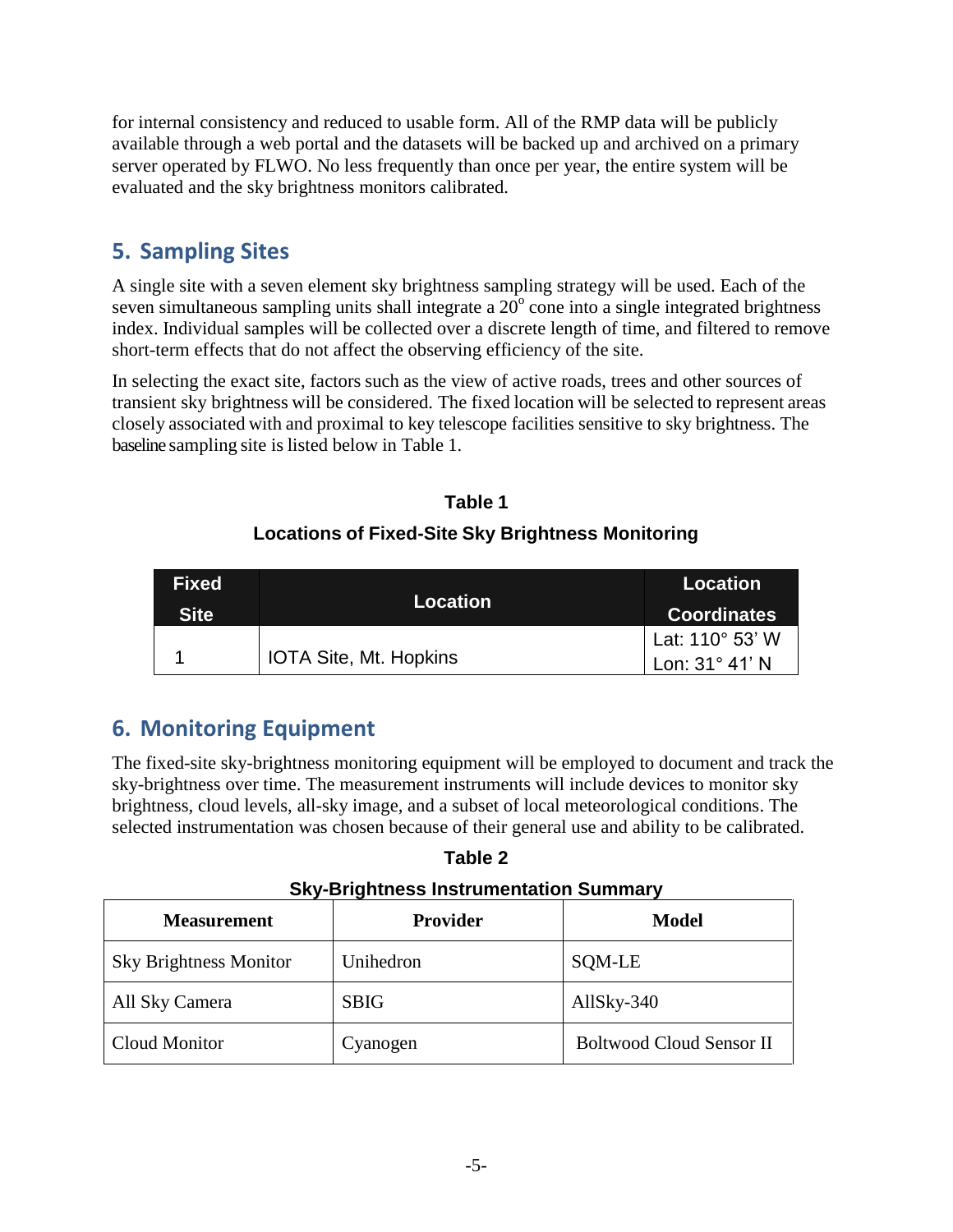#### **6.1.Sky Brightness Monitors**

The Sky Quality Meter – LE, from Unihedron (http://unihedron.com/index.php) employs the TAOS TSL237 light-to-frequency converter (http://unihedron.com/projects/darksky/TSL237- E32.pdf) and uses a microprocessor and a temperature sensor to derive a corrected and accurate brightness measurement. The unit is Ethernet controlled.

#### **6.2.All Sky Camera**

The All-sky camera from SBIG in California [\(http://www.sbig.com/products/cameras/specialty/the-allsky-340-camera/\)](http://www.sbig.com/products/cameras/specialty/the-allsky-340-camera/) is an industry standard.

### **6.3.Cloud Monitor**

The Cloud Sensor is a Boltwood II, which is considered one of the best off-the-shelf products of its type [\(http://www.cyanogen.com/fix.php\)](http://www.cyanogen.com/fix.php). The system is widely used, including in several sites on Mt. Hopkins.

### **7. Monitoring Schedule**

The monitor will operate each night during the period between 10:30PM MST and 2:30AM Mountain Standard Time when it is safe to operate. The system will query the cloud sensor to determine if the conditions will support a valid sky brightness measurement. If so, the movable dome will open, and measurement will proceed. If there is cloud cover, rain, or other meteorological activity inconsistent with telescope observation, the system will remain closed, but continue to query the cloud sensor. If the weather improves before the time window closes, the system will open and complete the measurement. This will ensure that a systematic error is not introduced into the data by measuring at a set time in the evening, while avoiding dawn and dust sky light phenomena such as zodiacal light and human activity.

Measurement may be interrupted by equipment failure for several nights without affecting the ultimate usefulness of the data. In addition, there will be a planned system shutdown set to coincide with the overall observatory shutdown, sometime during the months of July or August. During that period the system will be cleaned, maintained, and calibrated.

### **8. Performance Evaluation**

Measurement will proceed in three stages: establishment of a pre-operational baseline, establishment of a post-operational baseline, and long term monitoring with comparison to the difference between those baselines. Numerous factors can affect an individual sky brightness measurement that are not necessarily indicative of an overall decay in the quality of the observatory site. The initial measurement period will span a long enough time (4-6 months), that when aggregated will tend to filter out these short term effects and yield a determination of the sky brightness at the Mt. Hopkins site prior to the operation of the mine. The second, postoperational baseline, will be conducted after the mine is operational, when the approved lighting design has been installed and operating nominally. The change in the overall measured sky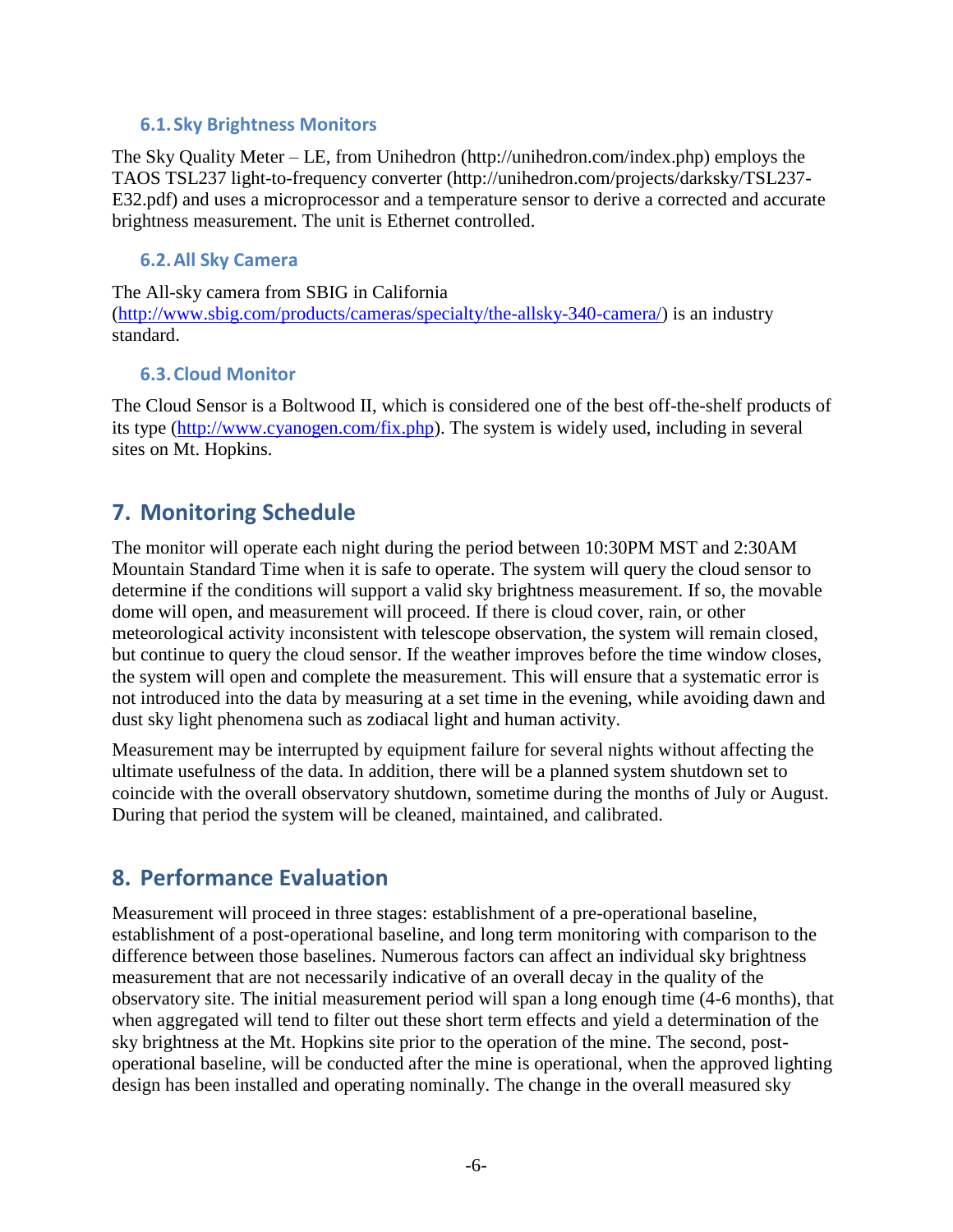brightness will act as a calibration of the allowable deviation of the post-operation sky brightness (see below).

During the monitoring stage, long stretches of data will be required to ensure that changes in the sky brightness are significant and not transitory phenomena. Therefore once the baselines have been established, data will be aggregated over month long periods before trends can be reliably identified.

The data will be reduced, filtered, and aggregated as outlined in a SAO provided Sky Brightness Data Handling Procedure.

### **9. Action Levels**

This plan sets the following action level:

A notice is triggered when data indicate measured sky brightness has changed to an unacceptable degree, thus materially affecting the efficiency of the observatories on Mt. Hopkins (10% or greater increase in sky brightness over established mine induced sky brightness. Specifically, this represents a change in sky brightness that is equal to or greater than 10% of the change between the pre- and post- operational baselines)

# **10. Exceedance Actions/Notification**

| Type of<br>Exceedance | Action/Notification                                                                                                                                                                                                                                                                                                                                                                                                                                                                      | Remediation                                                                                                                                                                                             |
|-----------------------|------------------------------------------------------------------------------------------------------------------------------------------------------------------------------------------------------------------------------------------------------------------------------------------------------------------------------------------------------------------------------------------------------------------------------------------------------------------------------------------|---------------------------------------------------------------------------------------------------------------------------------------------------------------------------------------------------------|
| Notice                | <b>Notice</b> that the level of sky brightness has<br>exceeded the post-operational baseline will be<br>sent to the responsible parties. The notice shall<br>indicate the measured levels, and the period<br>over which they were measured. The<br>responsible parties shall have seven days to<br>review the data, their records, and reply to the<br>notice with an indication whether any of their<br>activities could have contributed to the higher<br>than nominal sky brightness. | The responsible<br>parties shall meet<br>within two weeks of<br>the initial notice being<br>issued to propose<br>remediation plans to<br>reduce sky brightness<br>as seen from the Mt.<br>Hopkins site. |

### **11. Meteorological and Ambient Light Level Monitoring**

Meteorology monitoring will be conducted at the fixed site. Cloud cover, wind speed, direction, temperature, perspiration state, and relative humidity will be measured.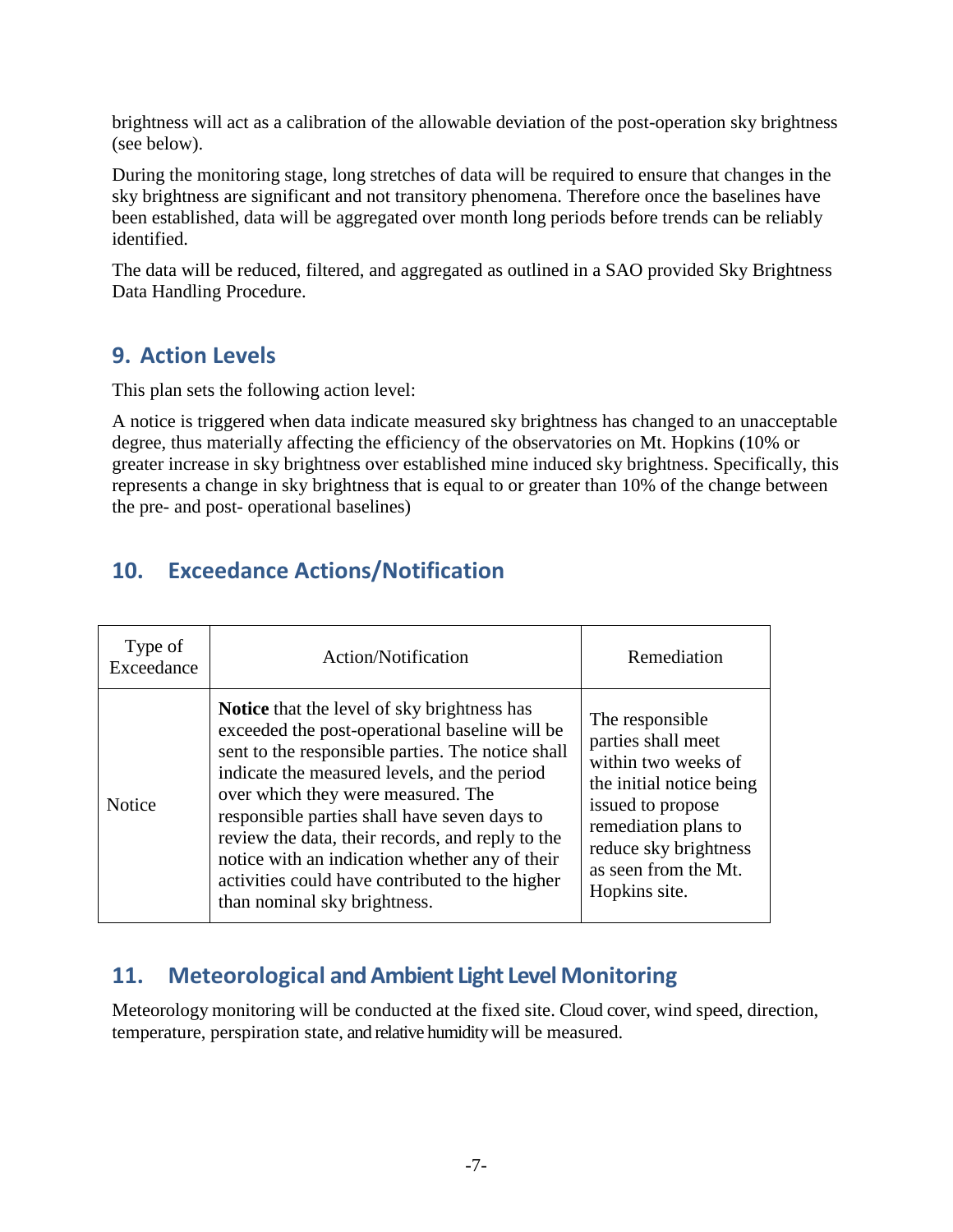### **12. Quality Assurance / Quality Control**

The utility of the sky brightness data, when measured over long periods of time, is dependent on the quality of the instruments' calibration. The sky brightness monitors shall have periodic (at least once per year) calibration with a National Institute of Standards traceable standard light source. The results of the calibrations, and well as the traceability information for the light source, shall be available on the same site that the data is available.

The monitoring system shall log housekeeping information, such as: temperature, dome opening power, etc., to the same site that the sky brightness data is logged. This data shall be reviewed over time to determine if system is functioning nominally, and whether intervention is warranted.

### **13. Electronic Data Management and Reporting**

SAO will provide a data recording system.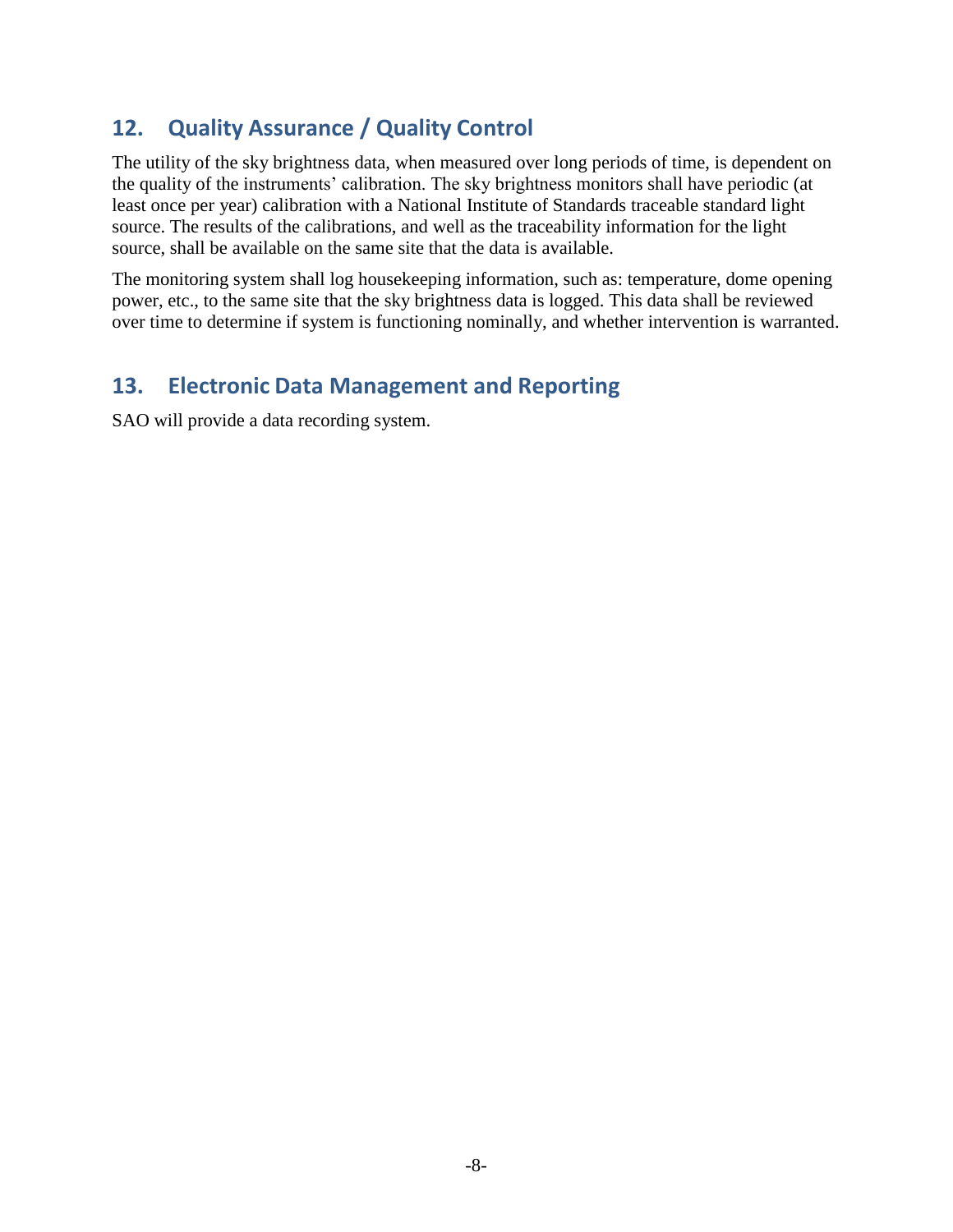# Acronyms and Abbreviations

- FLWO Fred Lawrence Whipple Observatory MMT Multi Mirror Telescope RCM Rosemont Copper Mine RMP Rosemont Monitoring Plan
- SAO Smithsonian Astrophysical Observatory
- USFS US Forest Service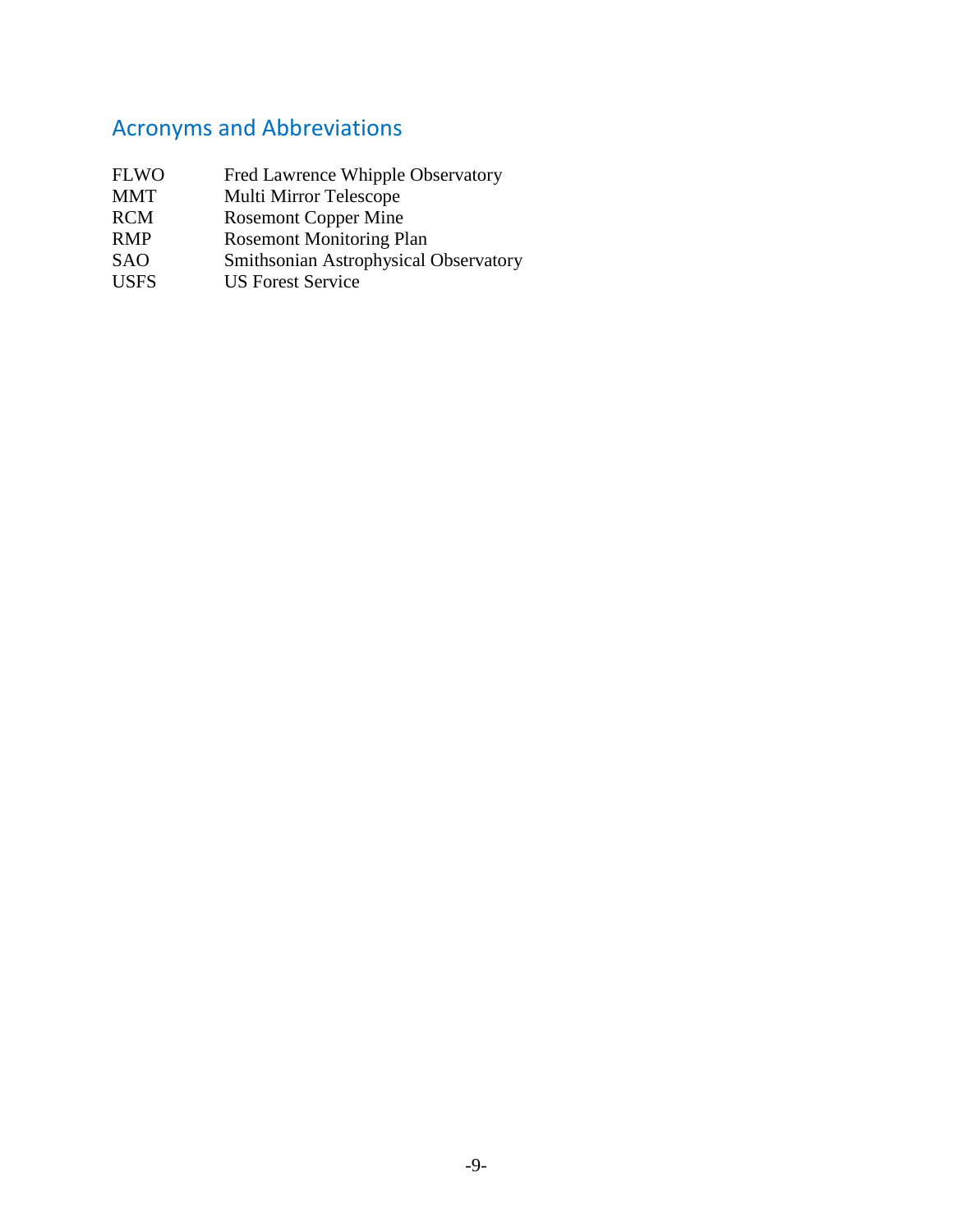|            | $#$ Title                                                                | Given Planned<br>Duration | Given Planned<br>Work | Expected Start                               | $#$ Predecess<br> ors | Q3 / 2013<br>09 | 10                                                            | Q2 / 2014<br>Q4 / 2013<br>Q1 / 2014<br>12<br>02<br>01<br>03<br>04<br>05<br>11                                                                                                                                                                                                                                                                             |
|------------|--------------------------------------------------------------------------|---------------------------|-----------------------|----------------------------------------------|-----------------------|-----------------|---------------------------------------------------------------|-----------------------------------------------------------------------------------------------------------------------------------------------------------------------------------------------------------------------------------------------------------------------------------------------------------------------------------------------------------|
|            | □ Sky Monitor                                                            |                           |                       | Nov 4, 2013 8:00 AM                          |                       |                 | <b>Sky Monitor</b>                                            |                                                                                                                                                                                                                                                                                                                                                           |
|            | <b>Milestones</b>                                                        |                           |                       | Nov 4, 2013 8:00 AM                          |                       |                 | Milestones <b>T</b>                                           |                                                                                                                                                                                                                                                                                                                                                           |
|            | Kick-off                                                                 |                           |                       | Nov 4, 2013 8:00 AM                          |                       |                 | Kick-off                                                      |                                                                                                                                                                                                                                                                                                                                                           |
|            | Program Management                                                       | 4 months                  | 4 months              | Nov 4, 2013 8:00 AM                          | $\overline{2}$        |                 | Program Management                                            | $S.$ ; C.<br>4 months                                                                                                                                                                                                                                                                                                                                     |
|            | <b>Overall System Design</b>                                             |                           |                       | Nov 4, 2013 8:00 AM                          |                       |                 | Overall System Design                                         |                                                                                                                                                                                                                                                                                                                                                           |
|            | <b>Mechanical Design</b>                                                 |                           |                       | Nov 4, 2013 8:00 AM                          |                       |                 | Mechanical Design                                             |                                                                                                                                                                                                                                                                                                                                                           |
|            | <b>Site Plan</b>                                                         |                           |                       | Nov 4, 2013 8:00 AM                          |                       |                 | Site Plan                                                     | $1.4w$ H.; C.                                                                                                                                                                                                                                                                                                                                             |
| 15         | Pedastal Design                                                          | 1 day                     | 1 day                 | Nov 11, 2013 8:00 AM                         | 9                     |                 | Pedastal Design                                               |                                                                                                                                                                                                                                                                                                                                                           |
| 17         | Deployable Dome Selection/Design                                         | 1 day                     | 4 hours               | Nov 12, 2013 8:00 AM                         | 15                    |                 | Deployable Dome Selection/Design →D                           | U¬ <sup>H</sup>                                                                                                                                                                                                                                                                                                                                           |
| 19         |                                                                          |                           |                       | Nov 13, 2013 8:00 AM                         | 17                    |                 |                                                               | Plate Layout $\overline{L_2}$ H.                                                                                                                                                                                                                                                                                                                          |
|            | Plate Layout                                                             | 2 days                    | 2 days                | Nov 15, 2013 8:00 AM                         | 19                    |                 |                                                               | Fixed Dome Layout $\rightarrow$ 2d $\rightarrow$ C.                                                                                                                                                                                                                                                                                                       |
| 21         | Fixed Dome Layout                                                        | 2 days                    | 2 days                |                                              |                       |                 |                                                               | Remote Equipment Rack <b>Langlery</b> S.                                                                                                                                                                                                                                                                                                                  |
| 23         | Remote Equipment Rack                                                    | 1 day                     | 4 hours               | Nov 19, 2013 8:00 AM                         | 21                    |                 |                                                               |                                                                                                                                                                                                                                                                                                                                                           |
| 25         | <b>Environmental Control System</b>                                      | 1 day                     | $1$ day               | Nov 20, 2013 8:00 AM                         | 23                    |                 | Environmental Control System $\Box$                           |                                                                                                                                                                                                                                                                                                                                                           |
| 27         | <b>Component Selection/Spec</b>                                          |                           |                       | Nov 21, 2013 8:00 AM                         |                       |                 | Component Selection/Spec                                      |                                                                                                                                                                                                                                                                                                                                                           |
| 28         | <b>Light Monitor</b>                                                     | 1 day                     | 4 hours               | Nov 21, 2013 8:00 AM                         | 25                    |                 |                                                               | Light Monitor →1→1                                                                                                                                                                                                                                                                                                                                        |
| 30         | All Sky Camera                                                           | 1 day                     | 1 day                 | Nov 22, 2013 8:00 AM                         | 28                    |                 |                                                               | All sky Camera <b>Longery</b> S.                                                                                                                                                                                                                                                                                                                          |
| 32         | Dome Controller                                                          | 1 day                     | 4 hours               | Nov 25, 2013 8:00 AM                         | 30                    |                 |                                                               | Dome Controller $\bigoplus$ S                                                                                                                                                                                                                                                                                                                             |
| 34         | Deployable Dome                                                          | 1 day                     | 1 day                 | Nov 26, 2013 8:00 AM                         | 32                    |                 |                                                               | Deployable Dome $\Box$ C.                                                                                                                                                                                                                                                                                                                                 |
| 36         | <b>Equipment Rack</b>                                                    | 1 day                     | 100 %                 | Nov 27, 2013 8:00 AM                         | 34                    |                 |                                                               | Equipment Rack <b>LO</b> S.                                                                                                                                                                                                                                                                                                                               |
| 38         | <b>Environmental Control System</b>                                      | 1 day                     | 1 day                 | Nov 28, 2013 8:00 AM                         | 36                    |                 |                                                               | Environmental Control System <b>Light</b> C.                                                                                                                                                                                                                                                                                                              |
| 40         | <b>Componenent Design</b>                                                |                           |                       | Nov 29, 2013 8:00 AM                         |                       |                 |                                                               | Componenent Design                                                                                                                                                                                                                                                                                                                                        |
| 41         | <b>Fixed Dome</b>                                                        | 5 days                    | 5 days                | Nov 29, 2013 8:00 AM                         | 38                    |                 |                                                               | <b>Fixed Dome</b><br>$1w$ $\Box$ H.                                                                                                                                                                                                                                                                                                                       |
| 43         | Window                                                                   | 1 day                     | 4 hours               | Dec 6, 2013 8:00 AM                          | 41                    |                 |                                                               | Window $\bigoplus$ +                                                                                                                                                                                                                                                                                                                                      |
| 45         | Support Plate                                                            | 2 days                    | 2 days                | Dec 9, 2013 8:00 AM                          | 43                    |                 |                                                               | Support Plate $\bigcup_{2}$ H.                                                                                                                                                                                                                                                                                                                            |
| 47         | Pedestal                                                                 | 1 day                     | 1 day                 | Dec 11, 2013 8:00 AM                         | 45                    |                 |                                                               | Pedestal $\Box$ H.                                                                                                                                                                                                                                                                                                                                        |
| 49         | <b>Component Fab/Purchase</b>                                            |                           |                       | Dec 12, 2013 8:00 AM                         |                       |                 |                                                               | Component Fab/Purchase                                                                                                                                                                                                                                                                                                                                    |
| 50         | <b>PO Cycle</b>                                                          |                           |                       | Dec 12, 2013 8:00 AM                         |                       |                 |                                                               | PO Cycle                                                                                                                                                                                                                                                                                                                                                  |
| 51         | <b>Light Monitor</b>                                                     | 1 week                    | 4 hours               | Dec 12, 2013 8:00 AM                         | 47; 101               |                 |                                                               | Light Monitor $\bigcap_{i=1}^{\infty}$ 1w $\bigcap_{i=1}^{\infty}$ S.                                                                                                                                                                                                                                                                                     |
| 53         | All Sky Camera                                                           | 1 week                    | 4 hours               | Dec 13, 2013 8:00 AM                         | 51SS+1 day            |                 |                                                               | All Sky Camera → 1w                                                                                                                                                                                                                                                                                                                                       |
| 55         | Dome Controller                                                          | 1 week                    | 4 hours               | Dec 16, 2013 8:00 AM                         | $53SS+1$ day          |                 |                                                               | Dome Controller → 1w                                                                                                                                                                                                                                                                                                                                      |
| 57         | Deployable Dome                                                          | 1 week                    | 4 hours               | Dec 17, 2013 8:00 AM                         | 55SS+1 day            |                 |                                                               | Deployable Dome → 1w     <del>   </del> S                                                                                                                                                                                                                                                                                                                 |
| 59         | <b>Fixed Dome</b>                                                        | 1 week                    | 4 hours               | Dec 18, 2013 8:00 AM                         | $57SS+1$ day          |                 |                                                               | Fixed Dome $\rightarrow$ 1w $\rightarrow$ C.                                                                                                                                                                                                                                                                                                              |
| 61         | Windows                                                                  | 1 week                    | 4 hours               | Dec 19, 2013 8:00 AM                         | 59SS+1 day            |                 |                                                               | Windows $\rightarrow 1$ w                                                                                                                                                                                                                                                                                                                                 |
| 63         | Support Plate                                                            | 1 week                    | $1$ day ?             | Dec 20, 2013 8:00 AM                         | $61SS+1$ day          |                 |                                                               | Support Plate $\neg$ 1\w                                                                                                                                                                                                                                                                                                                                  |
| 64         | Pedestal                                                                 | 1 week                    | $1$ day ?             | Dec 23, 2013 8:00 AM                         | 63SS+1 day            |                 |                                                               | Pedestal H 1M H                                                                                                                                                                                                                                                                                                                                           |
| 65         | <b>Equipment Rack</b>                                                    | 1 week                    | 4 hours               | Dec 24, 2013 8:00 AM                         | 64SS+1 day            |                 |                                                               | Equipment Rack $\frac{1}{2}$   $\frac{1}{2}$   $\frac{1}{2}$   $\frac{1}{2}$   $\frac{1}{2}$   $\frac{1}{2}$   $\frac{1}{2}$   $\frac{1}{2}$   $\frac{1}{2}$   $\frac{1}{2}$   $\frac{1}{2}$   $\frac{1}{2}$   $\frac{1}{2}$   $\frac{1}{2}$   $\frac{1}{2}$   $\frac{1}{2}$   $\frac{1}{2}$   $\$                                                        |
| 67         | <b>Environmental Control System</b>                                      | 1 week                    | 4 hours               | Dec 25, 2013 8:00 AM                         | 65SS+1 day            |                 |                                                               | Environmental Cortrol System H→1W                                                                                                                                                                                                                                                                                                                         |
| 69         | <b>Purchase Cycle</b>                                                    |                           |                       | Dec 19, 2013 8:00 AM                         |                       |                 |                                                               | Purchase Cycle                                                                                                                                                                                                                                                                                                                                            |
| 70         | <b>Light Monitor</b>                                                     | 1 month                   | 4 hours               | Dec 19, 2013 8:00 AM                         | 51                    |                 |                                                               | Light Monitor<br>$\lfloor 1 \text{ from } \dagger \dagger \rceil$                                                                                                                                                                                                                                                                                         |
| 72         | All Sky Camera                                                           | 1 month                   |                       | 4 hours Dec 20, 2013 8:00 AM 53              |                       |                 |                                                               | $1$ month<br>All Sky ¢amera                                                                                                                                                                                                                                                                                                                               |
| 74         | Dome Controller                                                          | 1 month                   | 4 hours               | Dec 23, 2013 8:00 AM                         | 55                    |                 |                                                               | Dome Controller                                                                                                                                                                                                                                                                                                                                           |
| 76         | Deployable Dome                                                          | 1 month                   | 4 hours               | Dec 24, 2013 8:00 AM                         | 57                    |                 |                                                               | Deployable Dome                                                                                                                                                                                                                                                                                                                                           |
| 78         | <b>Fixed Dome</b>                                                        | 1 month                   | 4 hours               | Dec 25, 2013 8:00 AM                         | 59                    |                 |                                                               | Fixed Dome<br>$-$                                                                                                                                                                                                                                                                                                                                         |
| 80         | Windows                                                                  | 2 months                  | 4 hours               | Dec 26, 2013 8:00 AM                         | 61                    |                 |                                                               | Windows<br>2 months                                                                                                                                                                                                                                                                                                                                       |
| 82         | Support Plate                                                            | 1 month                   | 5 days                | Dec 27, 2013 8:00 AM                         | 63                    |                 |                                                               | Support Plate                                                                                                                                                                                                                                                                                                                                             |
| 84         | Pedestal                                                                 | 1 month                   | 4 days                | Dec 30, 2013 8:00 AM                         | 64                    |                 |                                                               | Pedestal<br>mlonth<br>—м—                                                                                                                                                                                                                                                                                                                                 |
| 86         | <b>Equipment Rack</b>                                                    | 1 month                   | 4 hours               | Dec 31, 2013 8:00 AM                         | 65                    |                 |                                                               | <b>Equipment Rack</b>                                                                                                                                                                                                                                                                                                                                     |
| 88         | <b>Environmental Control System</b>                                      | 1 month                   | 1 day                 | Jan 1, 2014 8:00 AM                          | 67                    |                 |                                                               | Environmental Control System<br>$\overline{\phantom{a}}$                                                                                                                                                                                                                                                                                                  |
| 90         | <b>Everything Arrives</b>                                                |                           |                       | Feb 19, 2014 5:00 PM                         | 70; 72; 74            |                 |                                                               | Everything Arrives                                                                                                                                                                                                                                                                                                                                        |
| 91         | <b>Electronic Design</b>                                                 |                           |                       | Nov 4, 2013 8:00 AM                          |                       |                 | Electronic Design                                             |                                                                                                                                                                                                                                                                                                                                                           |
| 92         | <b>Documentation</b>                                                     |                           |                       | Nov 4, 2013 8:00 AM                          |                       |                 | Documentation                                                 |                                                                                                                                                                                                                                                                                                                                                           |
| 93         | Overall System Block Diagram                                             | 5 days                    | 40 hours              | Nov 4, 2013 8:00 AM                          | $\overline{2}$        |                 | Overall System Block Diagram $\rightarrow 1w$ S.              |                                                                                                                                                                                                                                                                                                                                                           |
| 95         | Power System Layout                                                      | 1 day                     | 4 hours               | Nov 11, 2013 8:00 AM                         | 93                    |                 | Power System Layout $\Box$ S.                                 |                                                                                                                                                                                                                                                                                                                                                           |
| 97         | Data Recording Layout                                                    | 1 day                     | 4 hours               | Nov 12, 2013 8:00 AM                         | 95                    |                 | Data Recording Layout $\Box$ S.                               |                                                                                                                                                                                                                                                                                                                                                           |
| 99         | Sensor System Layout                                                     | 1 day                     | 4 hours               | Nov 13, 2013 8:00 AM                         | 97                    |                 | Sensor System Layout $\bigcup_{i=1}^{\infty} S_i$ .           |                                                                                                                                                                                                                                                                                                                                                           |
| 101        | Lightning & Surge Protection Layout                                      | 1 day                     | 4 hours               | Nov 14, 2013 8:00 AM                         | 13SS; 99              |                 | Lightning & Surge Protection Layout $\Box$                    |                                                                                                                                                                                                                                                                                                                                                           |
| 103        | Cable Interconnect Diagram                                               | 2 days                    | 1 day                 | Nov 15, 2013 8:00 AM                         | 101                   |                 | Cable Interconnect Diagram $\frac{1}{2d}$ 2d $\frac{1}{2}$ S. |                                                                                                                                                                                                                                                                                                                                                           |
| 105        | Detailed Cable \ Wiring \ Material Darwings,,,,,,                        | 2 days                    | 1 day                 | Nov 19, 2013 8:00 AM                         | 103                   |                 | Detailed Cable \ Wiring \ Material Darwings,,,,,,,,           | $\Box$ s.                                                                                                                                                                                                                                                                                                                                                 |
| 107        | $BOMs, \ldots,$                                                          | 3 days                    | 1 day                 | Nov 21, 2013 8:00 AM                         | 105                   |                 |                                                               | $BOMs, \ldots,$<br>$3d$ $\rightarrow$ S.                                                                                                                                                                                                                                                                                                                  |
| 109        | Electrical ICD,,,,,,,,,<br><b>System Component Selection,,,,,,,,</b>     | 3 days                    | 1 day                 | Nov 26, 2013 8:00 AM<br>Nov 29, 2013 8:00 AM | 107                   |                 |                                                               | Electrical ICD,,,,,,,,, $\rightarrow 3d$ S.<br>System Component Selection,,,,,,,,                                                                                                                                                                                                                                                                         |
| 111<br>112 |                                                                          |                           | 1 day                 | Nov 29, 2013 8:00 AM                         | 109                   |                 | Specify Lightning & Surge Components,,,,,,,,                  | $[3d \quad \rightharpoondown S.$                                                                                                                                                                                                                                                                                                                          |
| 114        | Specify Lightning & Surge Components,,,,,,,,<br>Specify Computer,,,,,,,, | 3 days<br>1 day           | 1 day                 | Dec 4, 2013 8:00 AM                          | 112                   |                 |                                                               | Specify Computer, $\Box$ , $\Box$                                                                                                                                                                                                                                                                                                                         |
| 116        | Specify Data Comm. Components,,,,,,,,                                    | 2 days                    | 1 day                 | Dec 5, 2013 8:00 AM                          | 114                   |                 |                                                               | $\left\lfloor \frac{1}{2} \right\rfloor$ s.<br>Specify Data Comm. Components,,,,,,,,                                                                                                                                                                                                                                                                      |
| 118        | Specify Special Interconnect Components,,,,,,,,                          | 2 days                    | 1 day                 | Dec 9, 2013 8:00 AM                          | 116                   |                 |                                                               | $\leftarrow 2 \rightarrow$ S.<br>Specify Special Interconnect Components,,,,,,,,                                                                                                                                                                                                                                                                          |
| 120        | Initial Sub-Component Integration & Test,,,,,,,,                         |                           |                       | Dec 11, 2013 8:00 AM                         |                       |                 |                                                               | Initial Sub-Component Integration & Test,,,,,,,,                                                                                                                                                                                                                                                                                                          |
| 121        | <b>Establish Ethernet Comm.,,,,,,,,</b>                                  |                           |                       | Dec 11, 2013 8:00 AM                         |                       |                 |                                                               | Establish Ethernet Comm.,,,,,,,,                                                                                                                                                                                                                                                                                                                          |
| 122        | Setup Switch / Router,,,,,,,,                                            | 5 days                    | 5 days                | Dec 11, 2013 8:00 AM                         | 118                   |                 |                                                               | Setup Switch / Router,,,,,,,,<br>$\vert$ 1w $\vert$ S.                                                                                                                                                                                                                                                                                                    |
| 124        | Test Send Commands / Receive Packets,,,,,,,,                             | 5 days                    | 5 days                | Dec 18, 2013 8:00 AM                         | 122                   |                 |                                                               | Test Send Commands / Receive Packets,,,,,,,,<br>$1w$ $\Box$                                                                                                                                                                                                                                                                                               |
| 126        | Establish USB Comm.,,,,,,,,                                              |                           |                       | Dec 25, 2013 8:00 AM                         |                       |                 |                                                               | Establish USB Comm.,,,,,,,,                                                                                                                                                                                                                                                                                                                               |
| 127        | Test Send Commands / Receive Frames,,,,,,,,                              | 5 days                    | 5 days                | Dec 25, 2013 8:00 AM                         | 124                   |                 |                                                               | Test Send Commands / Receive Frames,,,,,,,,<br> 1w                                                                                                                                                                                                                                                                                                        |
| 129        | Verify Sub-Component Functionality,,,,,,,,                               |                           |                       | Jan 1, 2014 8:00 AM                          |                       |                 |                                                               | Verify Sub-Component Functionality,,,,,,,,<br>$\overline{\phantom{a}}$                                                                                                                                                                                                                                                                                    |
| 130        | Computer Setup / Software Installs,,,,,,,,                               | 2 days                    | 2 days                | Jan 1, 2014 8:00 AM                          | 127                   |                 |                                                               | Computer Setup / Software Installs,,,,,,,,<br>$\rightarrow$ 2 $\rightarrow$ :                                                                                                                                                                                                                                                                             |
| 132        | Brightness Sensors,,,,,,,,                                               | 1 day                     | 1 day                 | Jan 3, 2014 8:00 AM                          | 130                   |                 |                                                               | Brightness Sensors,,,,,,,,<br>$\Box$ $\Box$ S.                                                                                                                                                                                                                                                                                                            |
| 134        | All Sky Cam,,,,,,,,                                                      | 1 day                     | 1 day                 | Jan 6, 2014 8:00 AM                          | 132                   |                 |                                                               | All Sky Cam,,,,,,,,<br>$\mathbb{E}$ $\mathbb{E}$ $\mathbb{E}$ $\mathbb{E}$ $\mathbb{E}$ $\mathbb{E}$ $\mathbb{E}$ $\mathbb{E}$ $\mathbb{E}$ $\mathbb{E}$ $\mathbb{E}$ $\mathbb{E}$ $\mathbb{E}$ $\mathbb{E}$ $\mathbb{E}$ $\mathbb{E}$ $\mathbb{E}$ $\mathbb{E}$ $\mathbb{E}$ $\mathbb{E}$ $\mathbb{E}$ $\mathbb{E}$ $\mathbb{E}$ $\mathbb{E}$ $\mathbb{$ |
| 136        | Cloud Sensor,,,,,,,,                                                     | 1 day                     | 1 day                 | Jan 7, 2014 8:00 AM                          | 134                   |                 |                                                               | $\Box$ s.<br>Cloud Sensor,,,,,,                                                                                                                                                                                                                                                                                                                           |
| 138        | Data Collection & Software Requirements,,,,,,,,                          |                           |                       | Jan 8, 2014 8:00 AM                          |                       |                 |                                                               | Data Collection & Software Requirements,,,,                                                                                                                                                                                                                                                                                                               |
| 139        | Software Spec,,,,,,,,                                                    | 2 days                    | 2 days                | Jan 8, 2014 8:00 AM                          | 136                   |                 |                                                               | $\left  \rightarrow \right $<br>Software Spec,,,                                                                                                                                                                                                                                                                                                          |
| 141        | Software Dev,,,,,,,,                                                     |                           |                       | Jan 8, 2014 8:00 AM                          |                       |                 |                                                               | Software Dev,,,,,                                                                                                                                                                                                                                                                                                                                         |
| 142        | Verify Drivers,,,,,,,,                                                   | 2 days                    | 2 days                | Jan 8, 2014 8:00 AM                          | 136                   |                 |                                                               | Verify Drivers,,,,,,<br>$\frac{1}{2}$ s                                                                                                                                                                                                                                                                                                                   |
| 144        | GUI planning / Layout,,,,,,,,                                            | 2 days                    | 2 days                | Jan 10, 2014 8:00 AM                         | 142                   |                 |                                                               |                                                                                                                                                                                                                                                                                                                                                           |
| 146        | Command Interface,,,,,,,,                                                | 2 days                    | 2 days                | Jan 14, 2014 8:00 AM                         | 144                   |                 |                                                               | $\Box$ s.<br>Command Interface,,,,,,,                                                                                                                                                                                                                                                                                                                     |
| 148        | Completed Software,,,,,,,,                                               | 1 month                   | 20 days               | Jan 16, 2014 8:00 AM                         | 146                   |                 |                                                               | Completed Software,,,,,,,,<br>1 month                                                                                                                                                                                                                                                                                                                     |
| 150        | System Assembly                                                          | 10 days                   | 30 days               | Feb 20, 2014 8:00 AM                         | 90                    |                 |                                                               | System Assembly<br>$\begin{array}{ c c c }\n\hline\n2 \text{ weeks} & \text{or} \quad C.; S.; G. \\ \hline\n\end{array}$                                                                                                                                                                                                                                  |
| 154        | <b>Test</b>                                                              |                           |                       | Jan 1, 2014 8:00 AM                          |                       |                 |                                                               | Test                                                                                                                                                                                                                                                                                                                                                      |
| 155        | Support Equipment for Test                                               | 10 days                   | 10 days               | Jan 1, 2014 8:00 AM                          | 67                    |                 |                                                               | Support Equipment for Test<br>2 weeks<br>$\leftarrow$ G.; S.                                                                                                                                                                                                                                                                                              |
| 158        | Test System                                                              | 10 days                   | 12 days               | Mar 6, 2014 8:00 AM                          | 148; 150;             |                 |                                                               | Test System $\bigcup$ 2 weeks<br>$\Box$ G.; S.; C                                                                                                                                                                                                                                                                                                         |
| 162        | Box/Ship                                                                 | 5 days                    | 4 hours               | Mar 20, 2014 8:00 AM                         | 158                   |                 |                                                               | Box/Ship<br>$1w$ $\Box$ G.                                                                                                                                                                                                                                                                                                                                |
| 164        | <b>System Deployment</b>                                                 |                           |                       | Mar 27, 2014 8:00 AM                         |                       |                 |                                                               | System Deployment                                                                                                                                                                                                                                                                                                                                         |
| 165        | Place System on IOTA Roof                                                | 1 day                     | 3 days                | Mar 27, 2014 8:00 AM                         | 162                   |                 |                                                               | Place System on IOTA Roof $\bigcup_{i=1}^{\infty} C_i$ ; C.; S.                                                                                                                                                                                                                                                                                           |
| 169        | Wire System In                                                           | 1 day                     | 4 hours               | Mar 28, 2014 8:00 AM                         | 165                   |                 |                                                               | Wire System In $\bigoplus$ S                                                                                                                                                                                                                                                                                                                              |
| 171        | Place Remote Rack in IOTA Building                                       | 1 day                     | 4 days                | Mar 31, 2014 8:00 AM                         | 169                   |                 |                                                               | Place Remote Rack in IOTA Building → →                                                                                                                                                                                                                                                                                                                    |
| 173        | On-Site Testing                                                          | 5 days                    | 5 days                | Apr 1, 2014 8:00 AM                          | 171                   |                 |                                                               | On-Site Testing<br>$\begin{bmatrix} 1 & \mathbf{w} & \mathbf{w} \end{bmatrix}$                                                                                                                                                                                                                                                                            |
| 175        | Support                                                                  | 30 days                   | 2 days                | Apr 8, 2014 8:00 AM                          | 173                   |                 |                                                               | $C$ .; S.<br>1.5 months<br>Support                                                                                                                                                                                                                                                                                                                        |

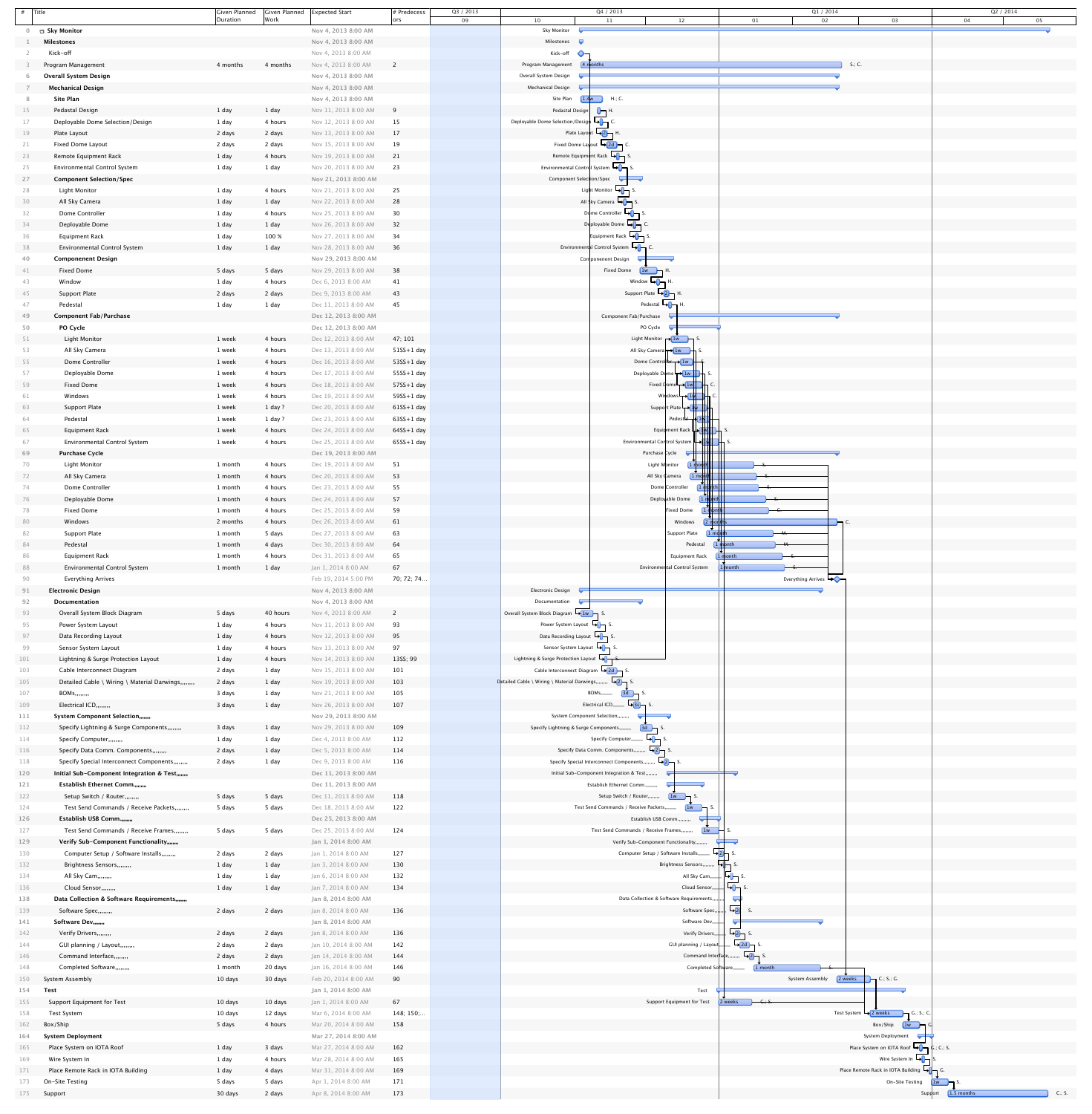### **PROPOSAL BUDGET WORKSHEETS**

#### **SUMMARY**

#### **Period of Performance: November 1, 2013 through June 30, 2014**

|                                                  | Nov 1, 2013 THRU Jun 30, 2014 |            |                    |        |                     |         |
|--------------------------------------------------|-------------------------------|------------|--------------------|--------|---------------------|---------|
|                                                  | Est. Hrly                     |            |                    |        | <b>TOTAL</b>        |         |
| Productive Labor:                                | Rate                          | <b>Hrs</b> | <b>Dollars</b>     | Hrs    | <b>Dollars</b>      |         |
| #1- Astrophysicist                               | \$38.45                       | 115        | \$4,422            | 115    | \$4,422             |         |
| <b>Total Productive Labor</b>                    |                               | 115        | 4,422              | 115    | 4,422               |         |
|                                                  |                               |            |                    |        |                     |         |
| Leave @ 19.7%                                    |                               |            | 871                |        | 871                 |         |
| <b>Total Direct Labor</b>                        |                               |            | $\overline{5,}293$ |        | 5,293               |         |
|                                                  |                               |            |                    |        |                     |         |
| Fringe Benefits @ 27.9%                          |                               |            | 1,477              |        | 1,477               |         |
| Direct Operating Overhead Base                   |                               |            | 6,770              |        | 6,770               | 6,770   |
|                                                  |                               |            |                    |        |                     |         |
| Direct Operating Overhead @ 32.1%                |                               |            | 2,173              |        | 2,173               |         |
|                                                  |                               |            |                    |        |                     |         |
| Travel - (see schedule)                          |                               |            | 14,198             |        | 14,198              |         |
|                                                  |                               |            |                    |        |                     |         |
| Transportation - (see schedule)                  |                               |            | 500                |        | 500                 |         |
|                                                  |                               |            |                    |        |                     |         |
| Engineering Services - (see schedule)            |                               |            | 122,885            |        | 122,885             |         |
|                                                  |                               |            |                    |        |                     |         |
| Materials Overhead @ 4.8% of Material Base Below |                               |            | 2,142              |        | 2,142               |         |
| G & A Base                                       |                               |            | 148,668            |        | 148,668             | 148,668 |
|                                                  |                               |            |                    |        |                     |         |
| G & A @ 12.4%                                    |                               |            | 18,435             |        | 18,435              |         |
|                                                  |                               |            |                    |        |                     |         |
| Materials - (see schedule)                       |                               | 36,815     |                    | 36,815 |                     |         |
|                                                  |                               |            |                    |        |                     |         |
| Equipment - (see schedule)                       |                               | 7,800      |                    | 7,800  |                     |         |
| <b>Materials Base</b>                            |                               |            | 44,615             |        | 44,615              |         |
|                                                  |                               |            |                    |        |                     |         |
| <b>ESTIMATED COST</b>                            |                               |            | \$211,718          |        | \$211,718 \$211,718 |         |
|                                                  |                               |            |                    |        |                     |         |
| Management Fee (3%)                              |                               |            | \$<br>6,352        |        | 6,352<br>\$         |         |
|                                                  |                               |            |                    |        |                     |         |
| <b>GRAND TOTAL</b>                               |                               |            | \$218,070          |        | \$218,070           |         |

Note - Estimate does not include \$109,263 funding per year (constant FY 2014 \$) required for operations coordination, data analysis, curation and maintenance.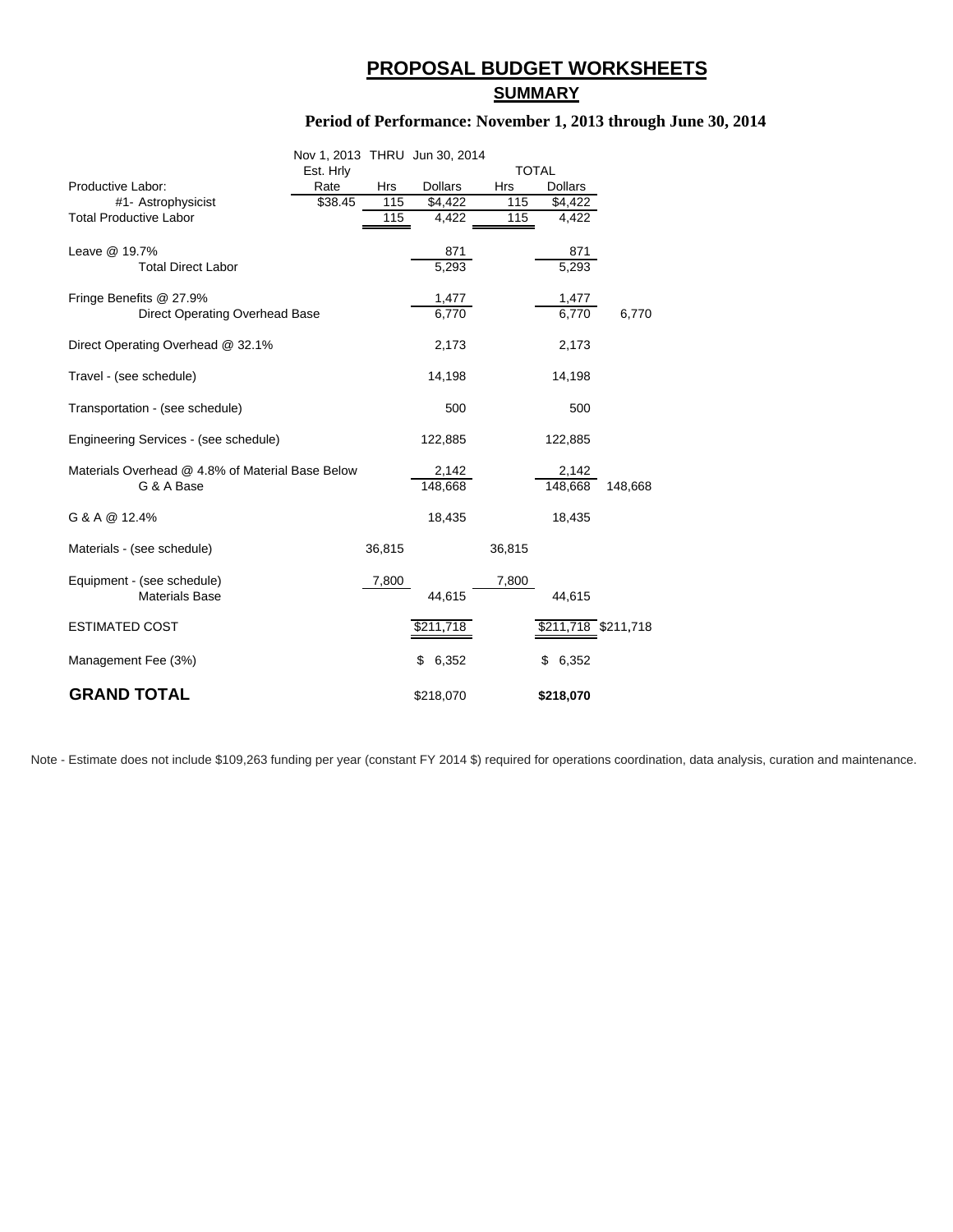#### **TRAVEL SCHEDULE**

| YEAR <sub>1</sub>          |       |                  |       |             |                   |             |          |      |         |             |              |
|----------------------------|-------|------------------|-------|-------------|-------------------|-------------|----------|------|---------|-------------|--------------|
|                            | NO    | NO               | DAYS/ | <b>RATE</b> | тот               | AIR         | тот      | AUTO | TOT     |             | <b>TOTAL</b> |
| <b>DESTINATION</b>         | TRIPS | <b>TRAVELERS</b> | TRIP  |             | PER DIEN PER DIEM | <b>FARE</b> | AIR FARE | RATE | AUTO    | <b>MISC</b> | COST         |
| Tucson, AZ                 |       |                  |       | \$146       | \$2,336           | \$317       | \$2.536  | \$65 | \$260   | \$2,000     | \$7.132      |
| Tucson, AZ                 |       |                  |       | \$146       | \$4.088           | \$317       | \$1.268  | \$65 | \$910   | \$800       | \$7.066      |
| <b>TOTAL TRAVEL YEAR 1</b> |       |                  |       |             | \$6,424           |             | \$3,804  |      | \$1,170 | \$2,800     | \$14.198     |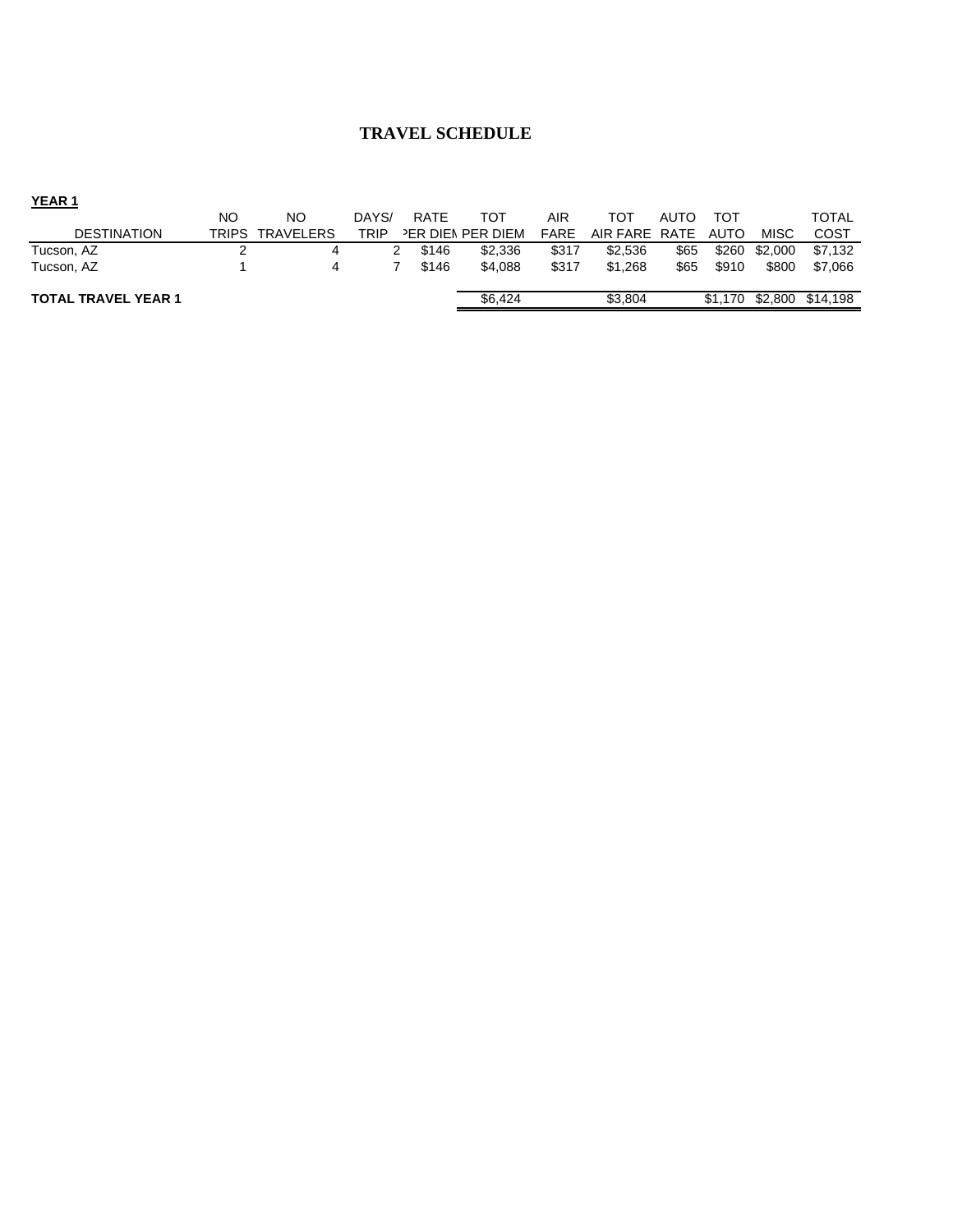#### **Transportation Schedule**

| Cost Basis Vendor Item |                             | Cost |  |
|------------------------|-----------------------------|------|--|
| Estimate               | FedEx shipping units \$ 500 |      |  |

**TOTAL 500 \$**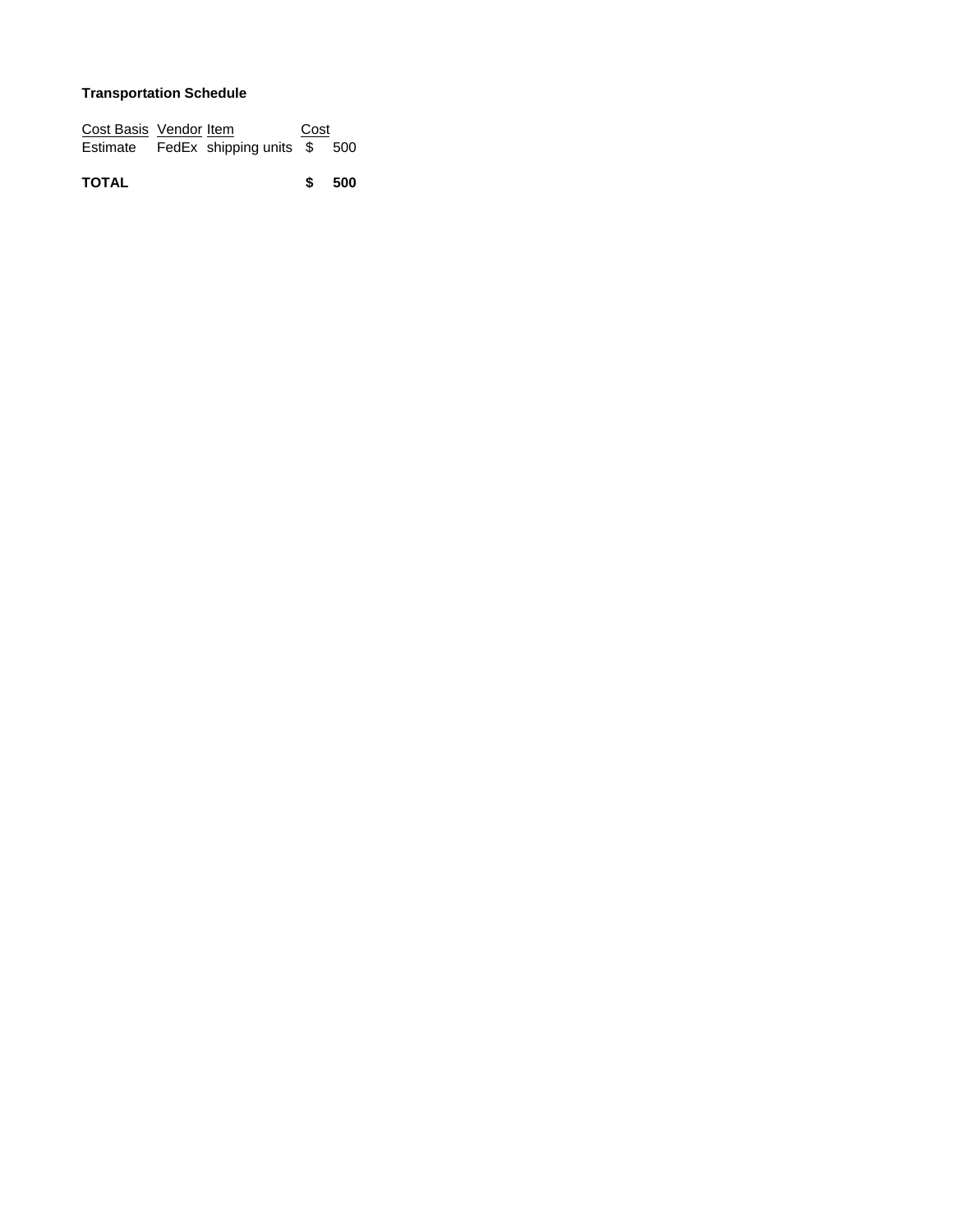#### **Materials Schedule**

| Cost Basis Vendor |               | Item                                             |          | Total Cost |
|-------------------|---------------|--------------------------------------------------|----------|------------|
| Price List        | Cyanogen      | Cloud sensor                                     | \$       | 1,700      |
| Price List        | Unihedron     | sky brightness monitors (14, 7 spares)           | \$       | 4,900      |
| Price List        | <b>SBIG</b>   | all sky camera                                   | \$       | 3,000      |
| Price List        | TBD           | USB DirectShow Digitizer (for all sky camera--2) | \$       | 150        |
| Estimate          | TBD           | laptop with Windows 7 (3)                        | \$       | 6,000      |
| <b>Price List</b> | TBD           | CAT6 cabling, 50 to 100 feet (2)                 | \$       | 20         |
| <b>Price List</b> | TBD           | weather-tight USB feed through connector (2)     | \$       | 60         |
| Price List        | <b>TBD</b>    | USB cabling, 6, 15 & 25 feet (6)                 | \$<br>\$ | 60         |
| <b>Price List</b> | TBD           | $USB$ hub $(2)$                                  |          | 80         |
| <b>Price List</b> | <b>TBD</b>    | 8 port 10/100/1000 Ethernet Switch (2)           | \$       | 200        |
| Price List        | TBD           | Broadband Ethernet Router (2)                    | \$       | 300        |
| <b>Price List</b> | TBD           | USB DAQ (2)                                      | \$       | 700        |
| Estimate          | TBD           | J Thermocouples (10)                             | \$       | 850        |
| Estimate          | <b>TBD</b>    | Hybrid SPD power line                            | \$       | 200        |
| Estimate          | TBD           | Hybrid SPD data lines                            | \$       | 100        |
| Estimate          | TBD           | Lightning Rod System plus installation           | \$       | 2,500      |
| <b>Price List</b> | Edmunds       | Fused Silica Windows (10)                        | \$       | 2,000      |
| Estimate          | TBD           | Aluminum Plate                                   | \$       | 250        |
| Estimate          | TBD           | Various O-rings (multiple)                       | \$       | 500        |
| Estimate          | TBD           | <b>Support for Testing</b>                       |          | 1,000      |
| Estimate          | TBD           | Boxing and shipping                              | \$       | 1,250      |
| Estimate          | TBD           | Rack                                             | \$       | 500        |
| Quote             | <b>HATNet</b> | Removable Dome                                   | \$       | 7,800      |
| Price List        | <b>EXTECH</b> | Light Meter                                      | \$       | 200        |
| Price List        | Stellarnet    | <b>Integrating Sphere</b>                        | \$       | 1,745      |
| <b>Price List</b> | Stellarnet    | <b>Light Source</b>                              | \$       | 750        |
| <b>TOTAL</b>      |               |                                                  | \$       | 36,815     |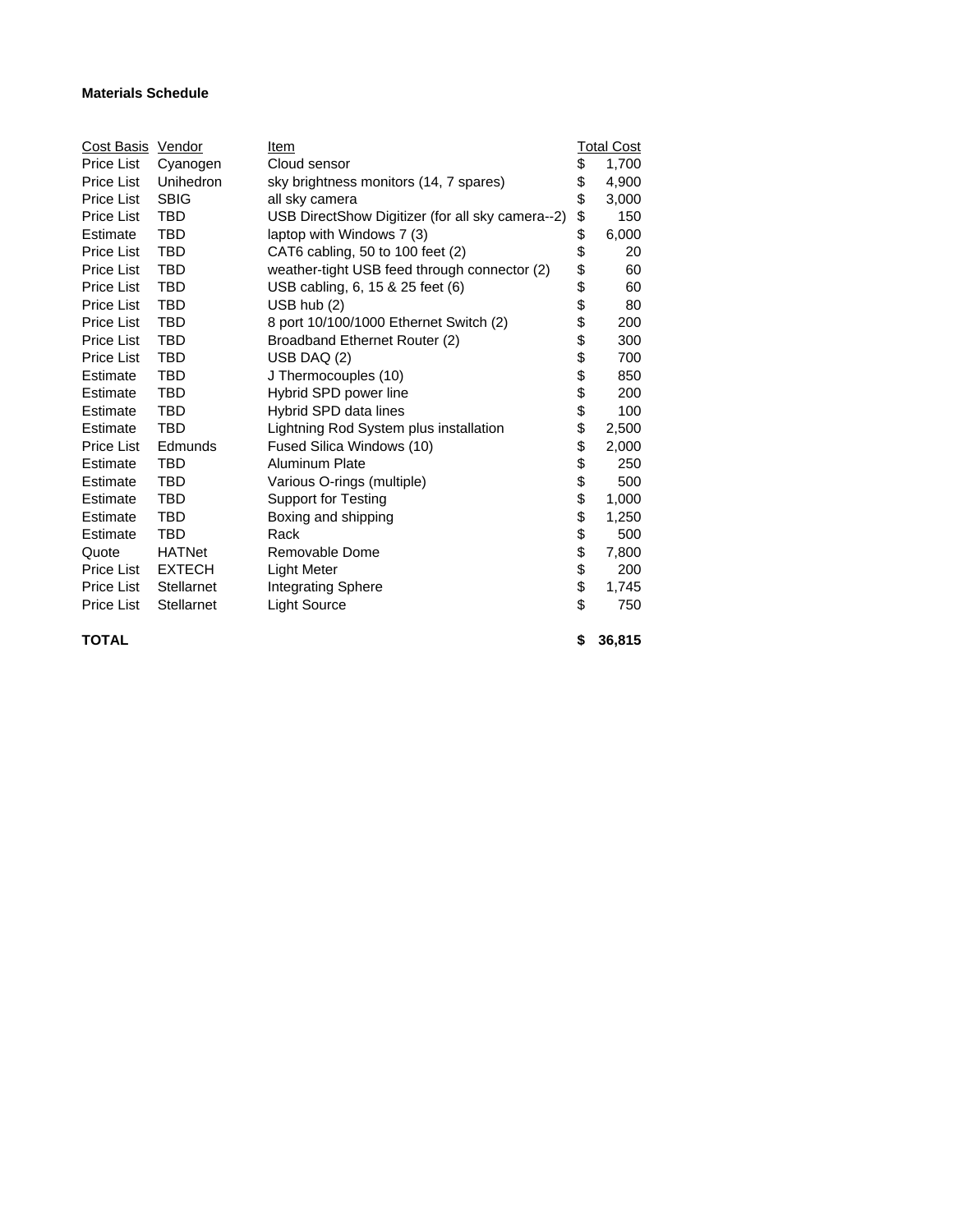#### **Equipment Schedule**

**Cost Basis Vendor Item Cost** estimate TBD HAT dome \$7,800

Total \$7,800